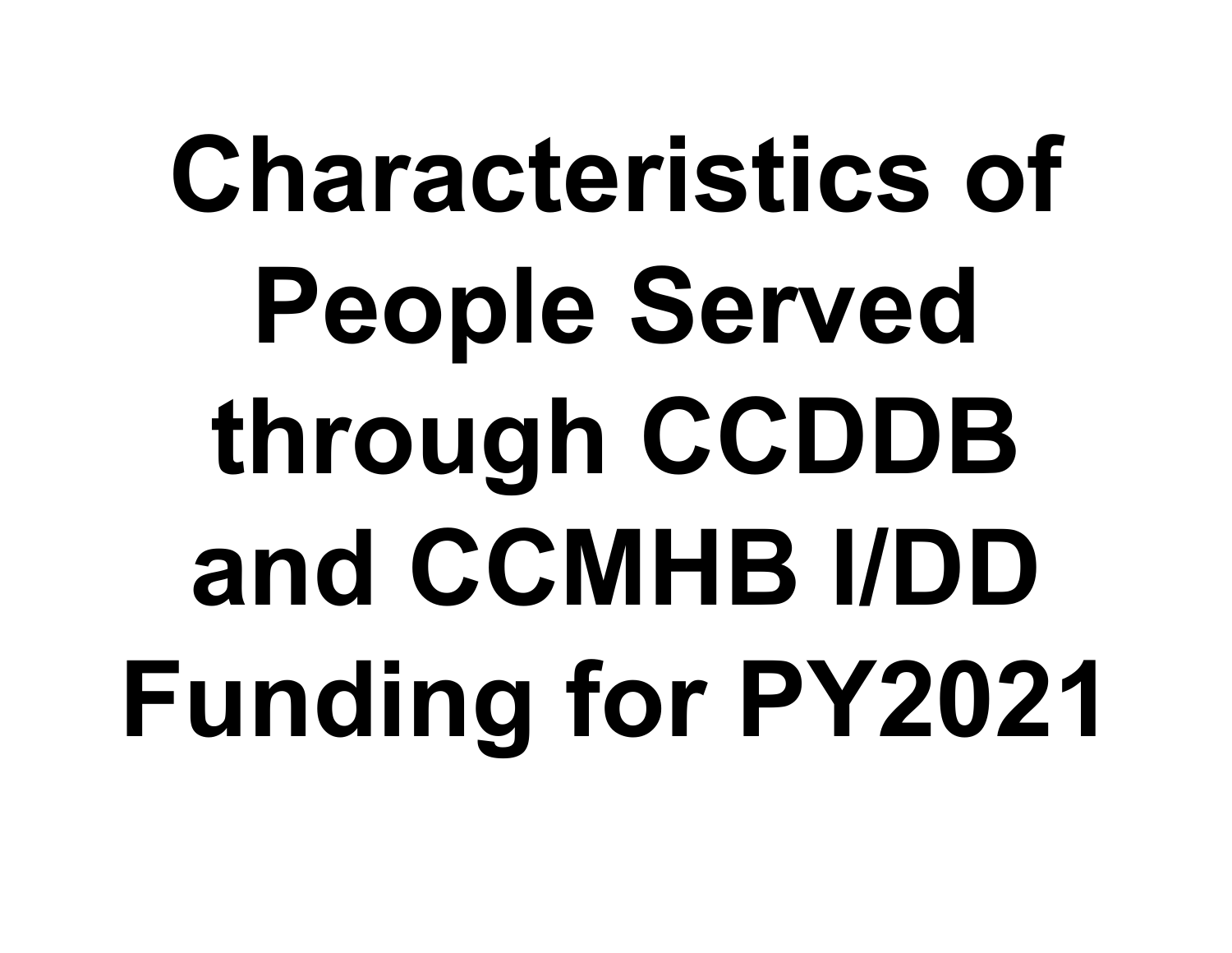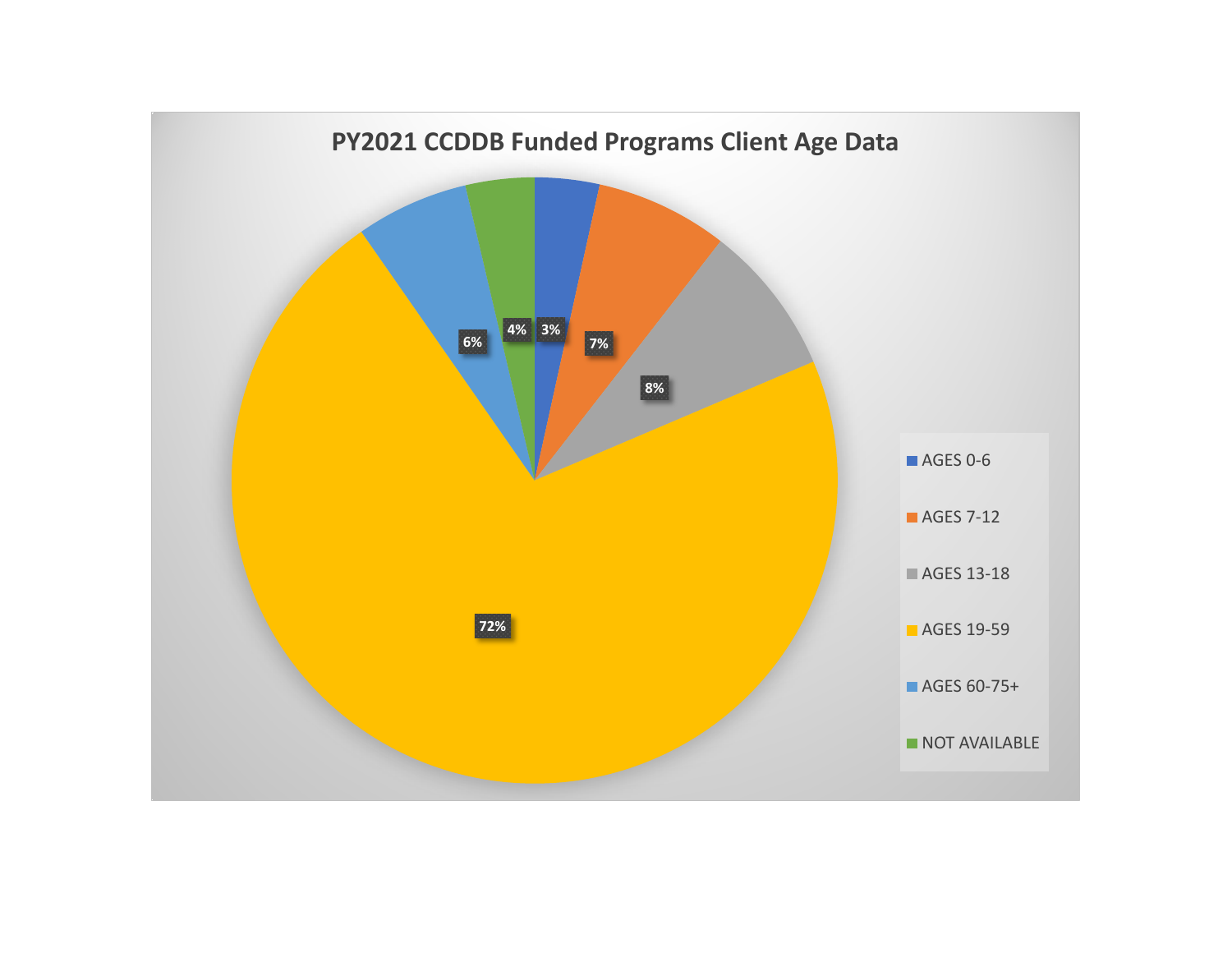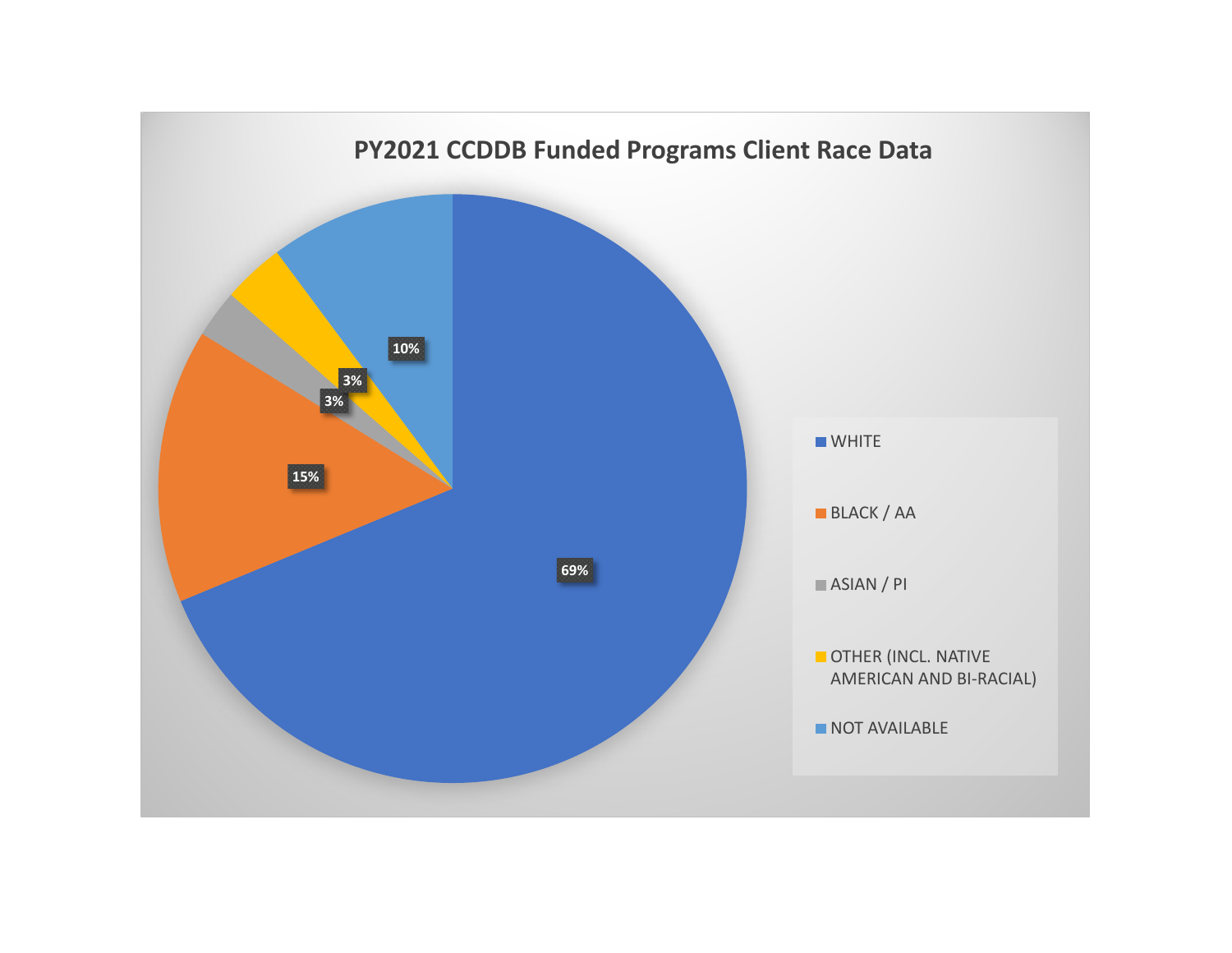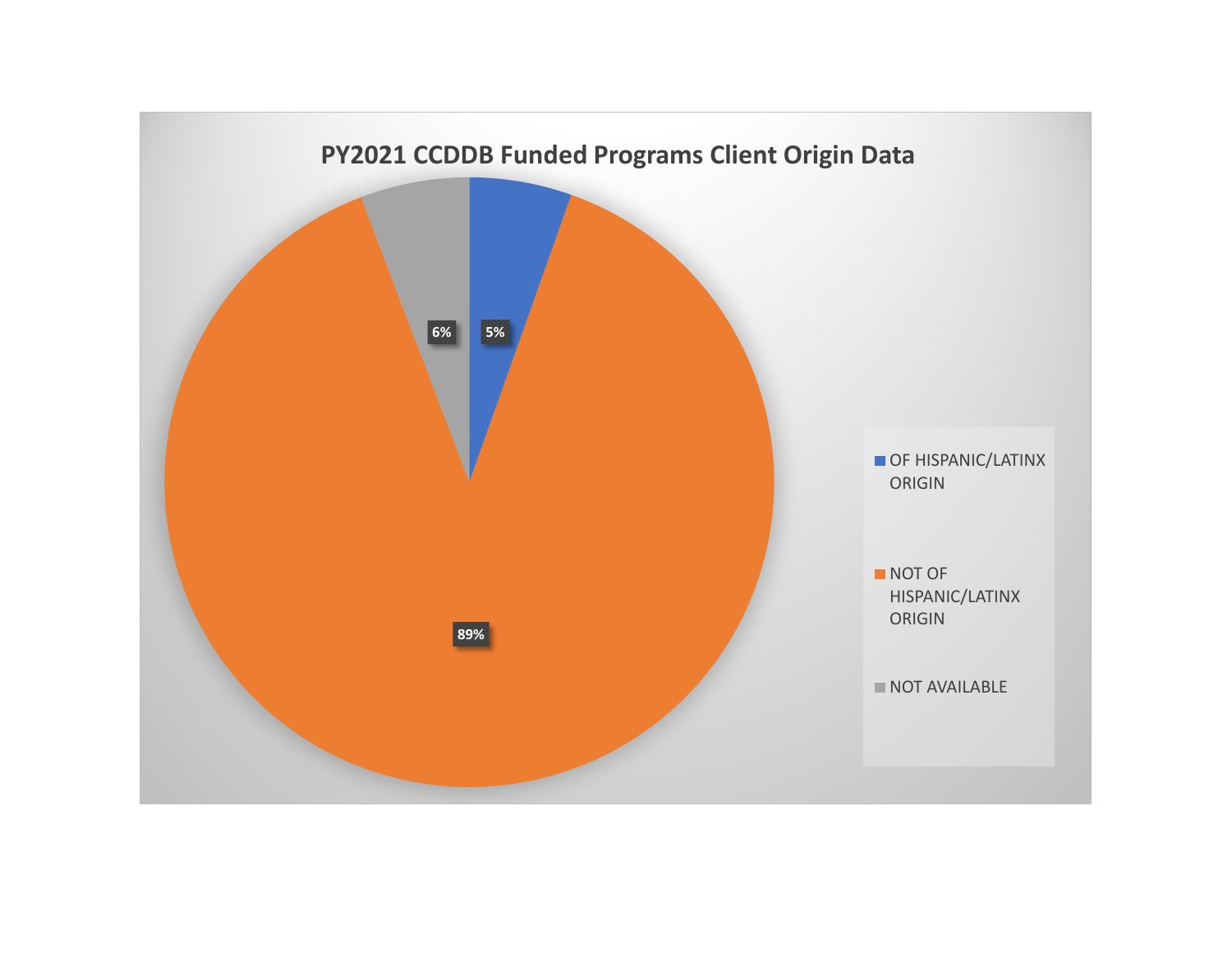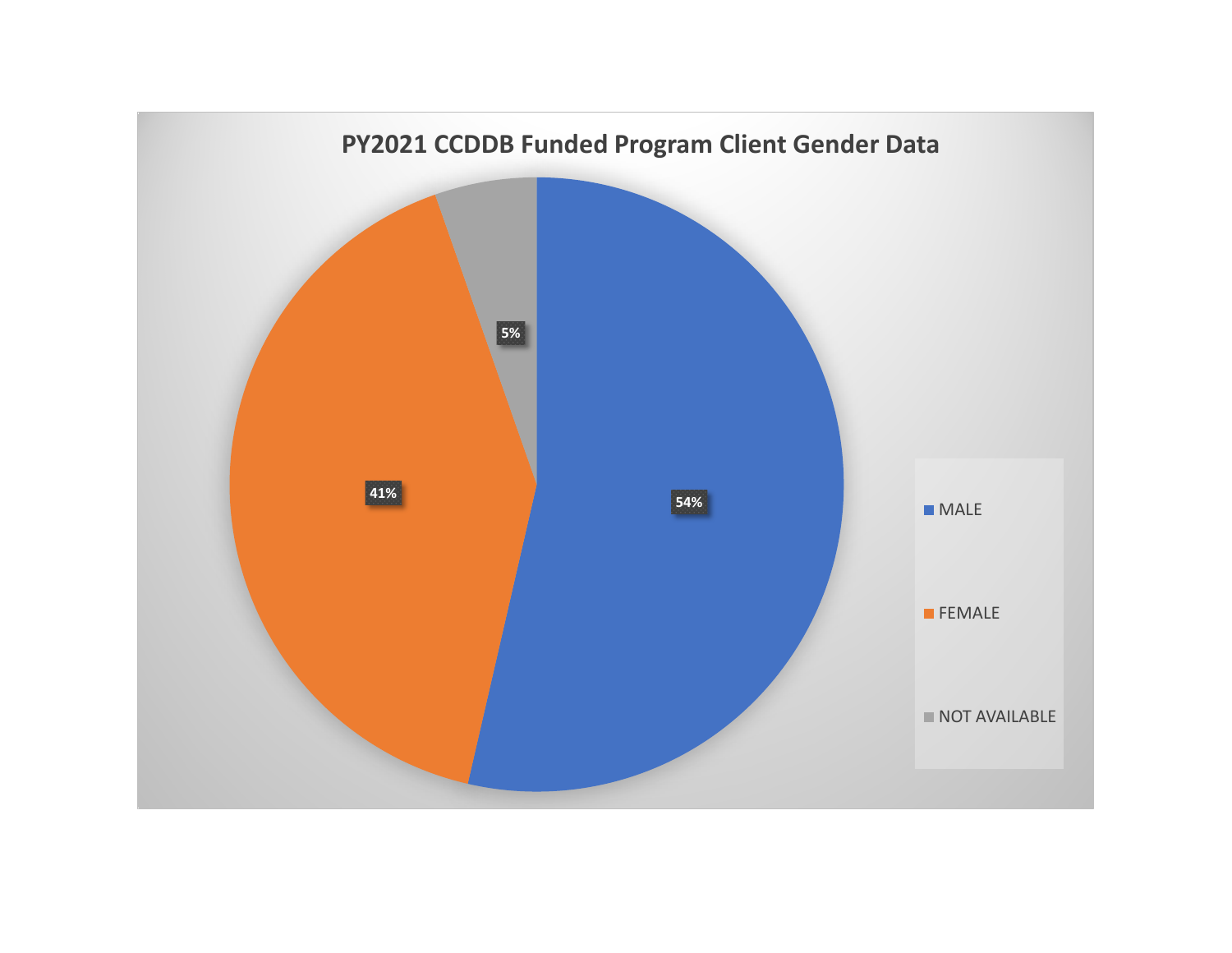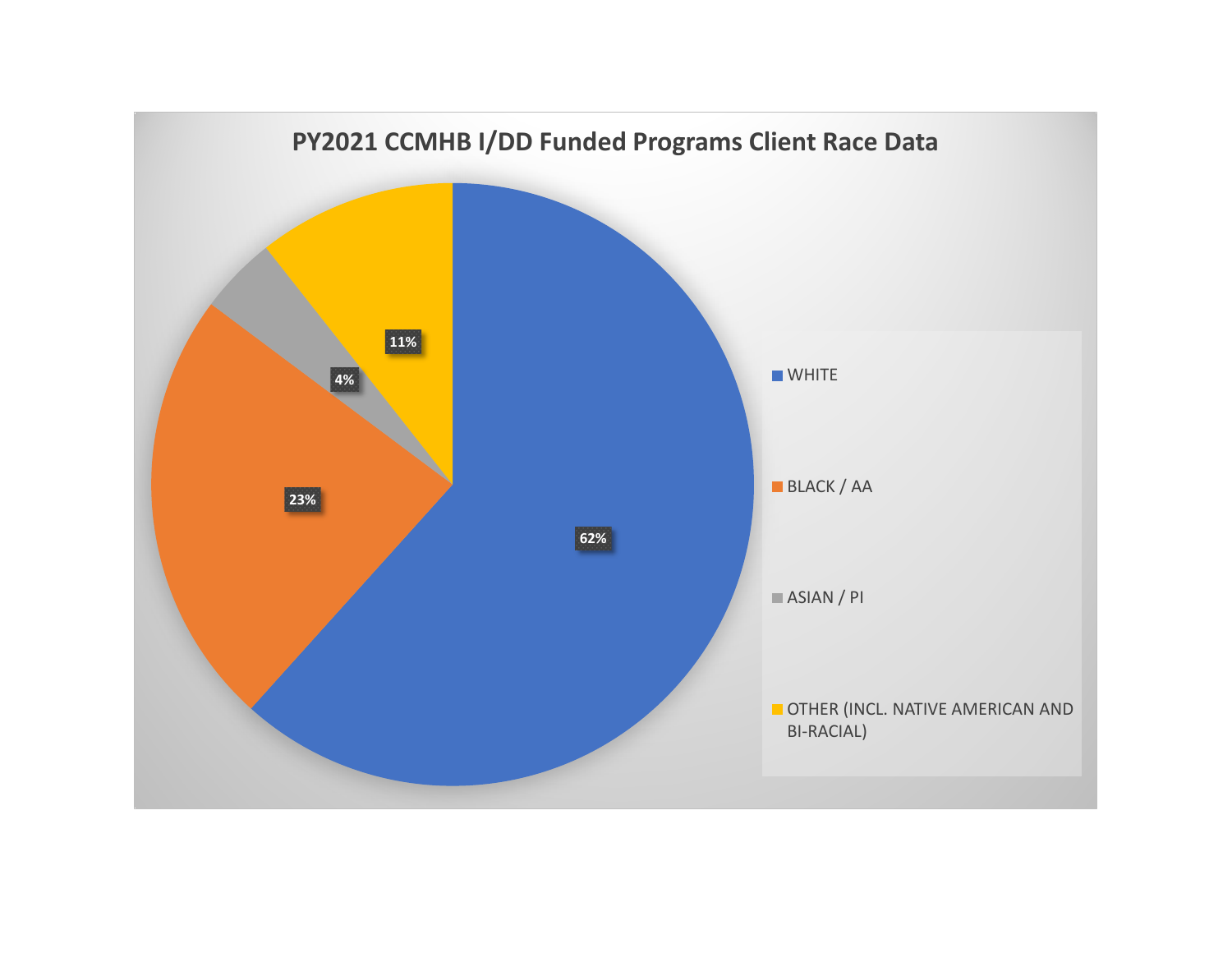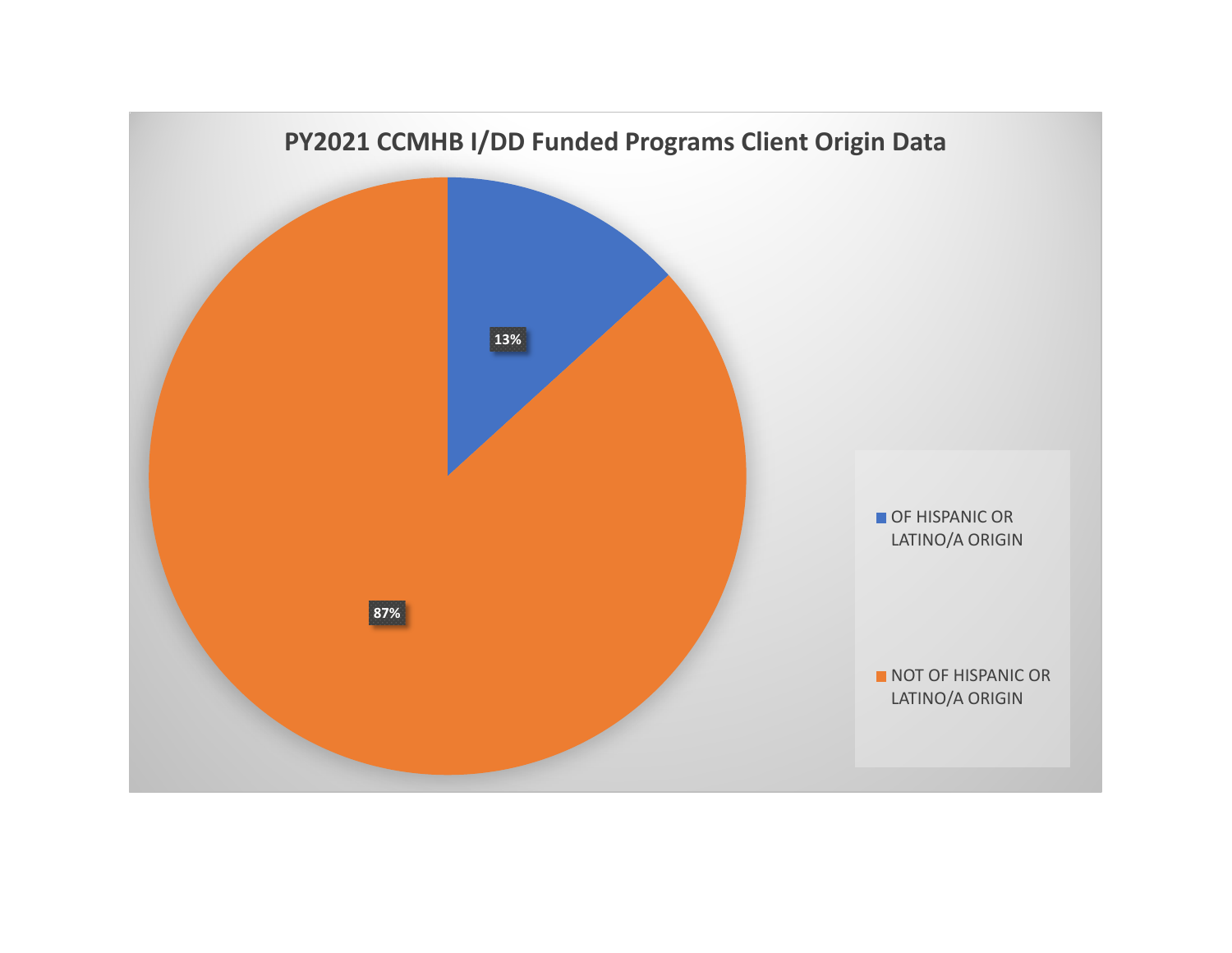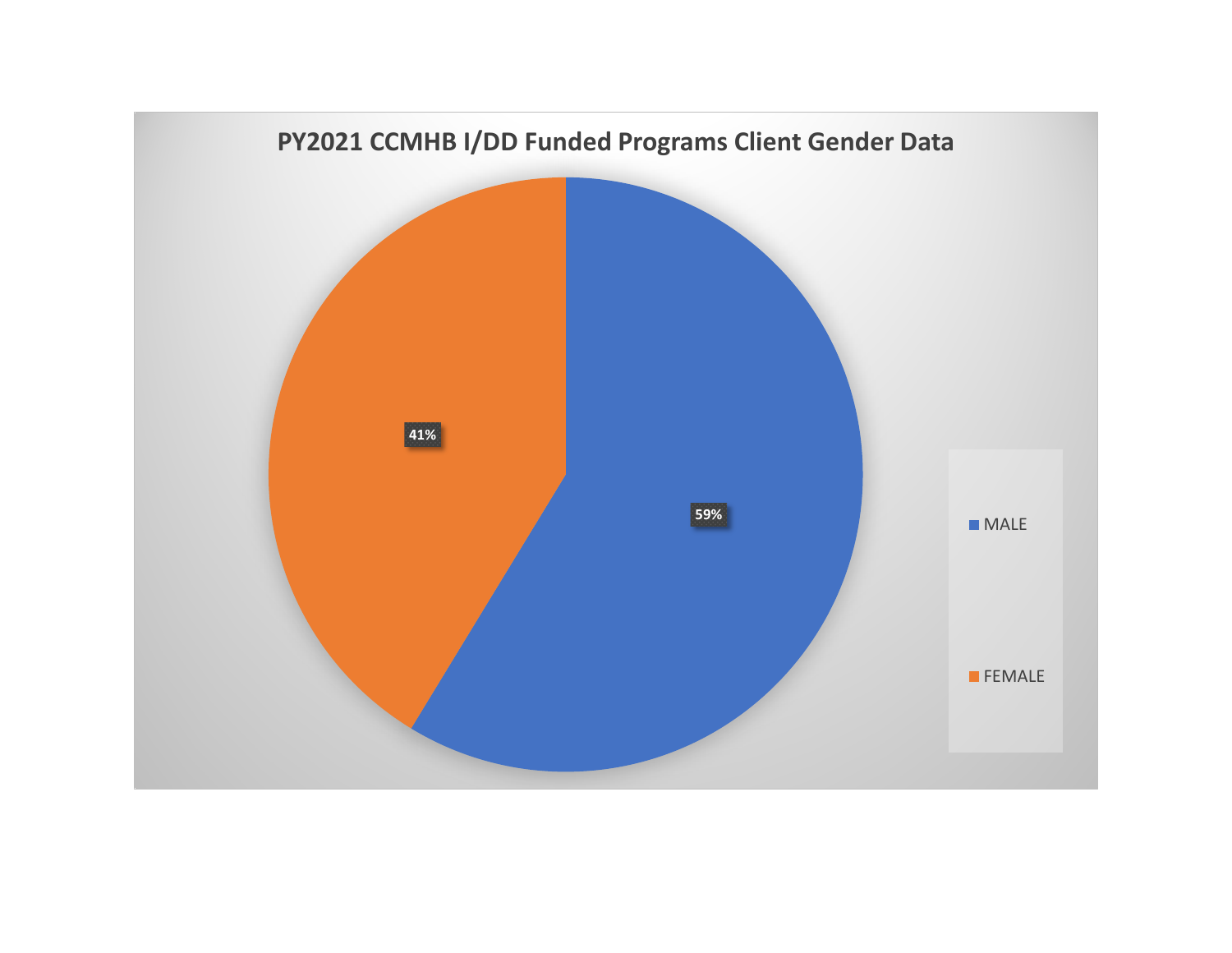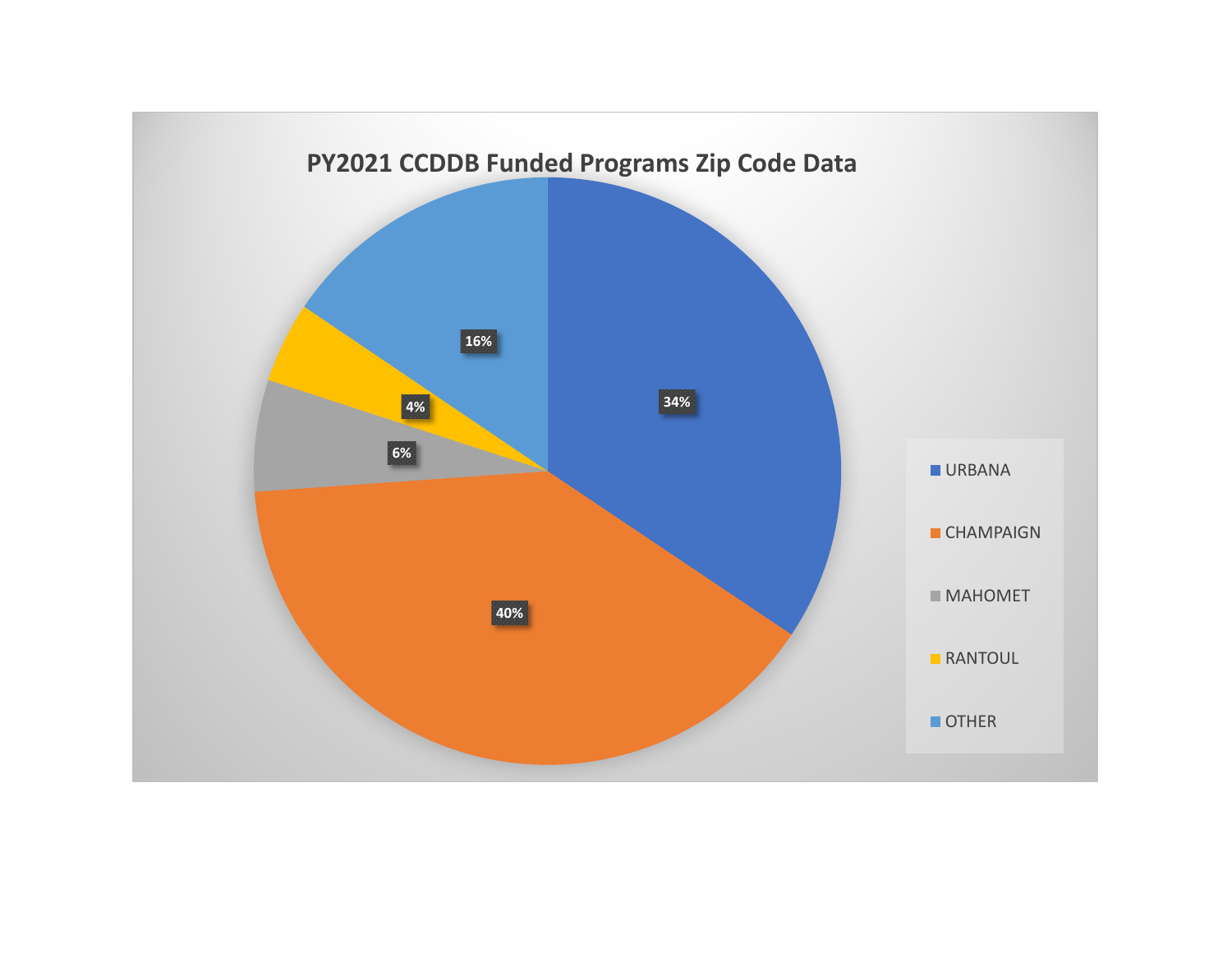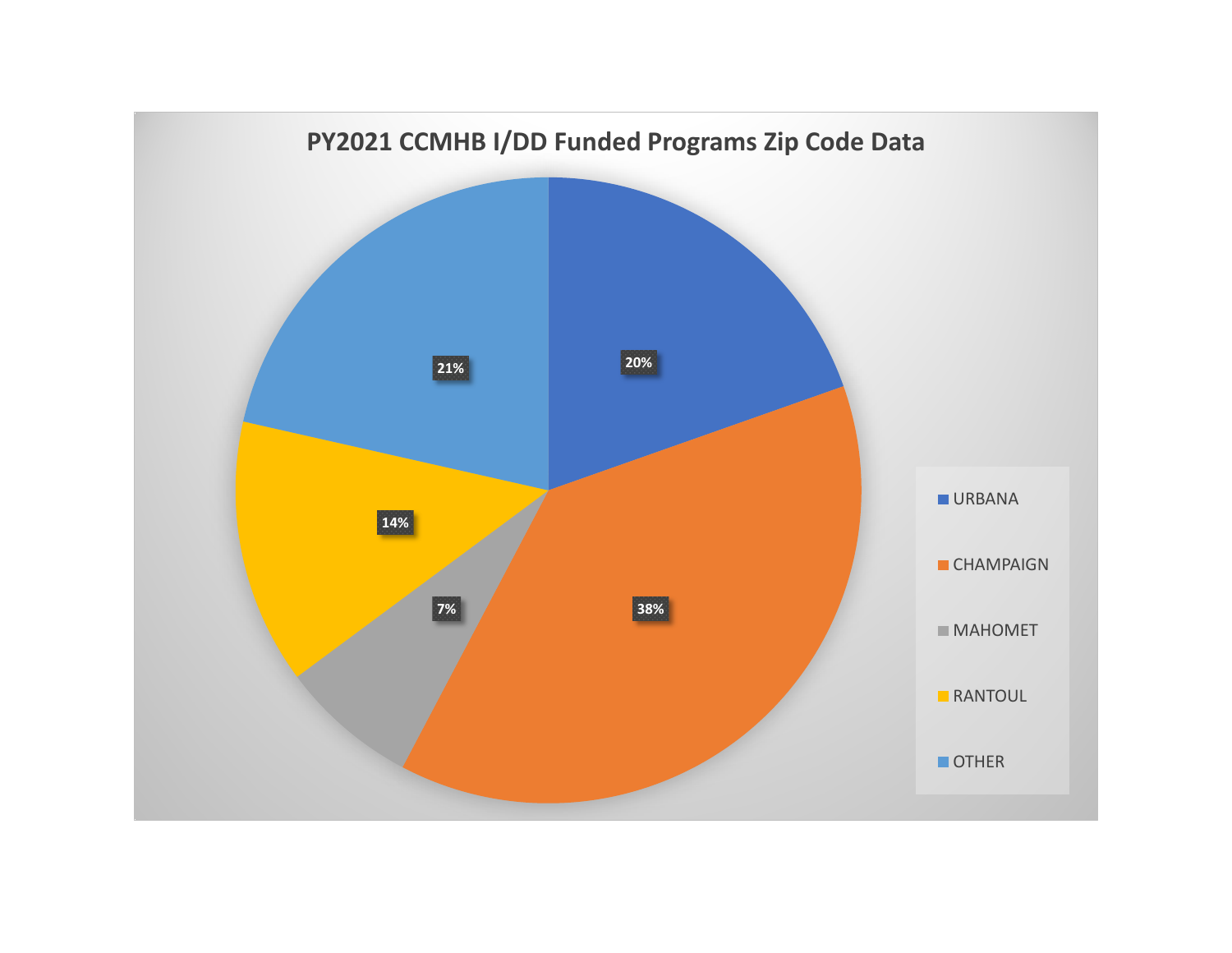## **CCDDB Appropriation by PY2021 Funding Priority**